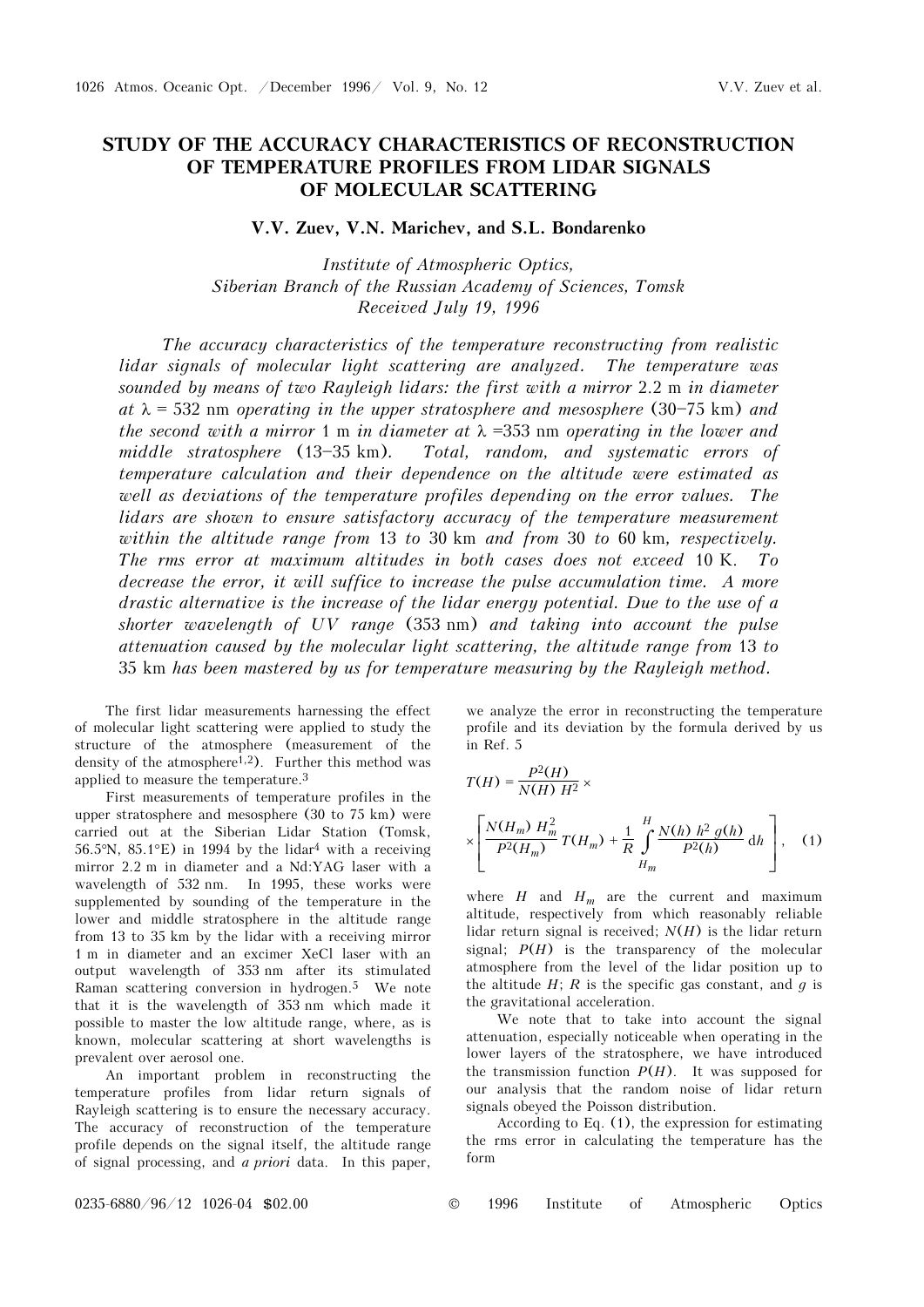$$
\partial T_i = \sqrt{A_i^2 \left(\frac{\partial A_i}{A_i}\right)^2 + B_i^2 \left(\frac{\partial B_i}{B_i}\right)^2} \,,\tag{2}
$$

where  $A_i$  and  $B_i$  are the first and second terms of Eq. (1) written taking into account the discrete signal reception mode in strobes,

$$
\left(\frac{\partial A_i}{A_i}\right)^2 = \left(\frac{\partial N_i}{N_i}\right)^2 + \left(\frac{\partial N_m}{N_m}\right)^2 + \left(\frac{\partial T_m}{T_m}\right)^2 =
$$
  

$$
= \frac{N_i + F}{N_i^2} + \frac{N_m + F}{N_m^2} + \left(\frac{\partial T_m}{T_m}\right)^2,
$$
 (3)

$$
\left(\frac{\partial B_i}{B_i}\right)^2 = \frac{N_i + F}{N_i^2} + \frac{\sum_{i=1}^{m-1} \left[ (N_j + F)^{3/2} H_j^2 / N_j \right]^2}{\left[ \sum_{i=1}^{m-1} N_j H_j^2 \right]^2} \,. \tag{4}
$$

Here, *F* is the total noise caused by the background and dark current. The error in assigning the temperature at the maximum altitude was defined as  $\partial T_m / T_m = 0.1$ .

Figure 1 shows the accuracy characteristics of reconstructing the temperature from realistic signals recorded at a wavelength of 532 nm for the example of the data obtained on May 11, 1995 (accumulation time was 60 min).

The lidar (*1*) and model (*2*) profiles of temperature and the corresponding rms errors in calculating the temperature are shown in Fig. 1*a*. Deviations of the temperature profile due to the error in assigning the temperature at the maximum altitude are shown in Fig. 1*b*. A maximum altitude of 70 km was taken here, and three profiles were calculated for assigned values of the model temperature  $T_0(H)$ (curve 2),  $1.1T_0(H)$  (curve *f*) and  $0.9T_0(H)$  (curve 3). Contribution of the random (signal noise) and systematic (improper assignment of the temperature at the maximum altitude) errors is shown in Fig. 1*c*. The square roots of the random (*1*) and systematic (*2*) variances are also shown here. It is seen that the



*FIG. 1. Results of an analysis of errors in reconstructing the temperature profiles from lidar return signals at a wavelength of* 532 nm.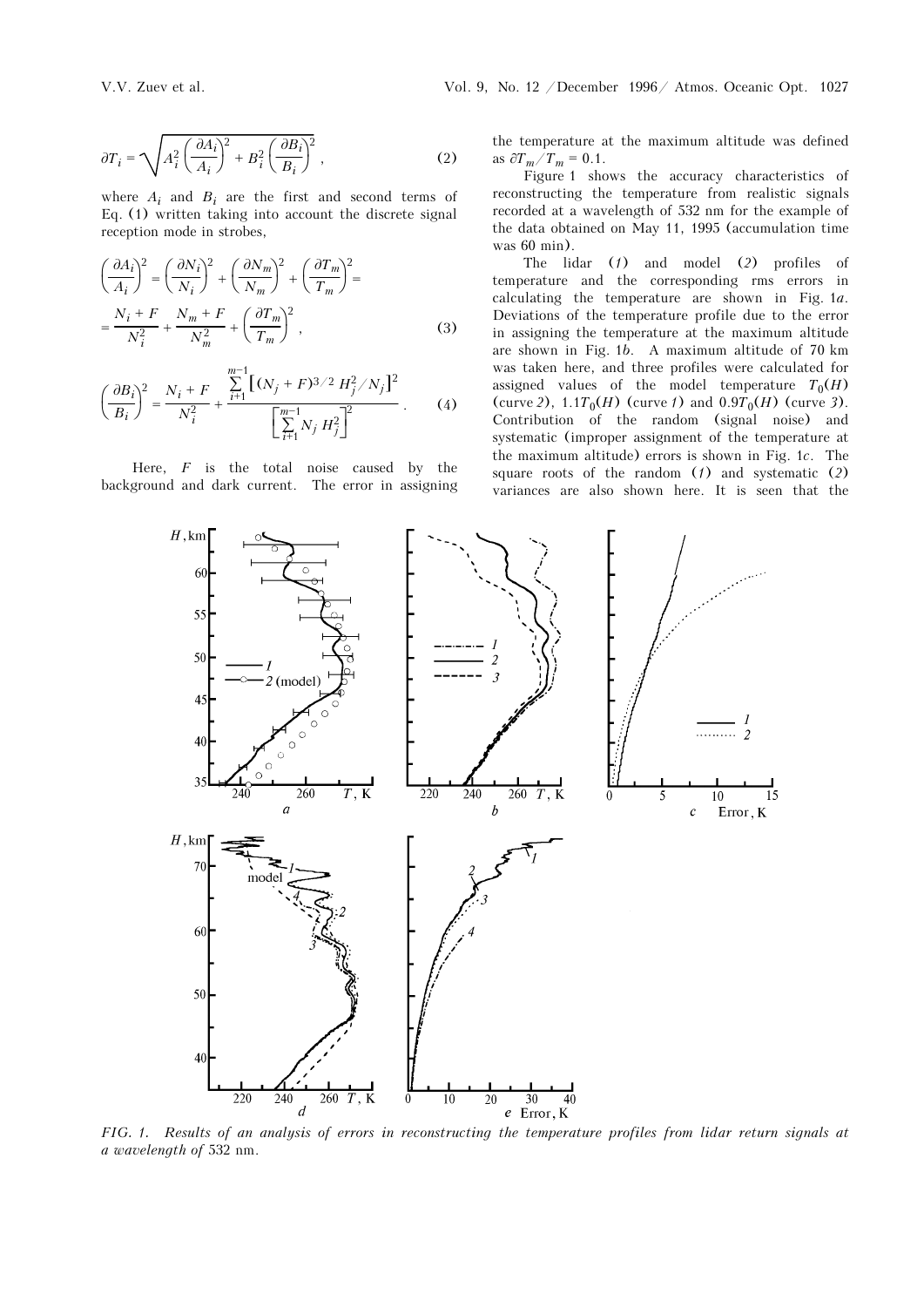principal contribution to the total error in the altitude range from 50 to 60 km is made by the systematic error, below the contribution of the random error becomes slightly more noticeable. The dependence of reconstruction of the temperature profile on the assigned maximum altitude of signal reception is shown in Fig. 1*d*. Here, maximum altitudes of 80, 75, and 70 km were chosen, for which the temperature profiles up to 75(*1*), 70(*2*) and 65(*3*) km were obtained. It is seen that the error caused by the choice of the maximum altitude for calculations is within 8 K at an altitude of 65 km and decreases very fast as the altitude increases. Figure 1*e* shows the error profiles for the cases of signal processing from maximum altitudes of 80(*1*), 75(*2*), 70(*3*) and 65(*4*) km. It is seen that some increase of the error occurs with the decrease of the maximum altitude of processing, which can be explained by the loss of the valid signal. The error is 10 K at an altitude of 60 km and does not exceed 1 K at an altitude of 35 km.

Figure 2 shows the results of analysis of the errors in reconstructing the temperature profile from the lidar signals obtained at a wavelength of 353 nm on May 24, 1996 (accumulation time was 40 min). Figure 2 is drawn by the scheme analogous to Fig. 1. The temperature profile calculated in the altitude range from 13 to 35 km and the corresponding rms error are shown in Fig. 2*a*. The latter varies as follows: ±1 K at an altitude of 15 km;  $\pm 2$  K at an altitude of 20 km;  $\pm 4$  K at an altitude of 25 km; and,  $\pm 8$  K at an altitude of 30 km.



*FIG. 2. Results of an analysis of the error in reconstructing the temperature profiles from the lidar return signals at a wavelength of* 353 nm.

Deviation of the temperature profile due to arbitrary assignment of the temperature in the point  $H_m$  is shown in Fig. 2*b*. Here, the central profile corresponds to  $T = T_m$ , the left is for  $T = 0.9T_m$ , and the right is for  $T = 1.1 T_m$ . The contribution of the aforementioned error is most noticeable in the upper layer from 30 to 35 km, it is ±5 K at an altitude of 30 km. So it is recommended to present the temperature profile beginning with the altitude ~5 km below the maximum altitude, from which the calculation starts. The contribution of the systematic (curve *2*) and random (curve *1*) errors to the total error is illustrated by Fig. 2*c*. Here, the prevalence of the